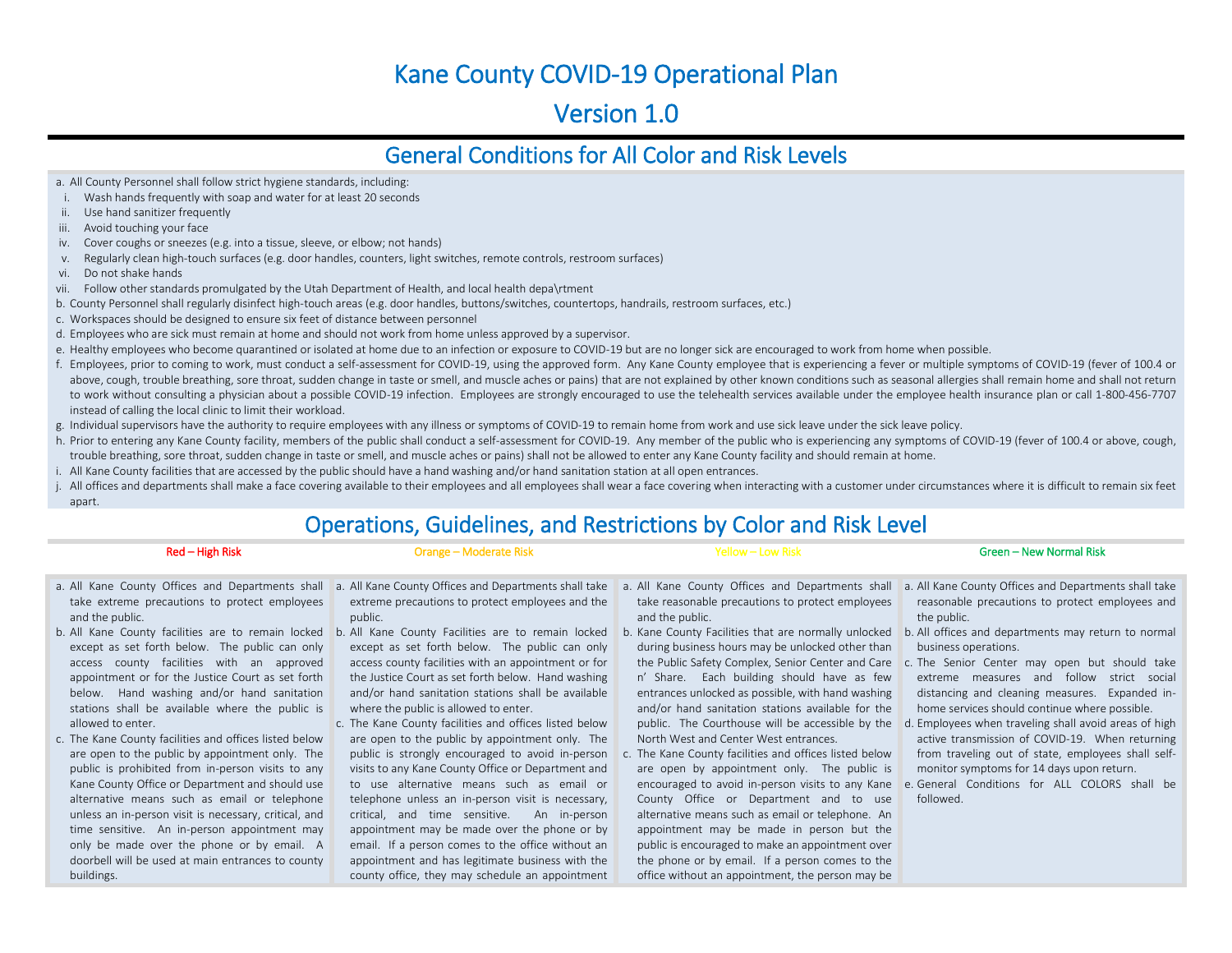## Kane County COVID-19 Operational Plan - Version 1.0

### Operations, Guidelines, and Restrictions by Color and Risk Level Cont.

|                                                                               | Red - High Risk                                                                                                                                                                                                                                                                                                                                                                                                                                                                                                                                                                                                                                                                                                                                                                                                                                                                                                                                                                                                                                                                                                                                                                                                                                                                                                                                                                                                                                                                                                | Orange - Moderate Risk                                                                                                                                                                                                                                                                                                                                                                                                                                                                                                                                                                                                                                                                                                                                                                                                                                                                                                                                                                                                                                                                                                                                                                                                                                                                                                                                                                                                                                                                                                                                                                                                                                                                                                                                              | Yellow - Low Risk                                                                                                                                                                                                                                                                                                                                                                                                                                                                                                                                                                                                                                                                                                                                                                                                                                                                                                                                                                                                                                                                                                                                                                                                                                                                                                                                                                                                                                                                                                                                                                                                                                                                                   | Green - New Normal Risk |
|-------------------------------------------------------------------------------|----------------------------------------------------------------------------------------------------------------------------------------------------------------------------------------------------------------------------------------------------------------------------------------------------------------------------------------------------------------------------------------------------------------------------------------------------------------------------------------------------------------------------------------------------------------------------------------------------------------------------------------------------------------------------------------------------------------------------------------------------------------------------------------------------------------------------------------------------------------------------------------------------------------------------------------------------------------------------------------------------------------------------------------------------------------------------------------------------------------------------------------------------------------------------------------------------------------------------------------------------------------------------------------------------------------------------------------------------------------------------------------------------------------------------------------------------------------------------------------------------------------|---------------------------------------------------------------------------------------------------------------------------------------------------------------------------------------------------------------------------------------------------------------------------------------------------------------------------------------------------------------------------------------------------------------------------------------------------------------------------------------------------------------------------------------------------------------------------------------------------------------------------------------------------------------------------------------------------------------------------------------------------------------------------------------------------------------------------------------------------------------------------------------------------------------------------------------------------------------------------------------------------------------------------------------------------------------------------------------------------------------------------------------------------------------------------------------------------------------------------------------------------------------------------------------------------------------------------------------------------------------------------------------------------------------------------------------------------------------------------------------------------------------------------------------------------------------------------------------------------------------------------------------------------------------------------------------------------------------------------------------------------------------------|-----------------------------------------------------------------------------------------------------------------------------------------------------------------------------------------------------------------------------------------------------------------------------------------------------------------------------------------------------------------------------------------------------------------------------------------------------------------------------------------------------------------------------------------------------------------------------------------------------------------------------------------------------------------------------------------------------------------------------------------------------------------------------------------------------------------------------------------------------------------------------------------------------------------------------------------------------------------------------------------------------------------------------------------------------------------------------------------------------------------------------------------------------------------------------------------------------------------------------------------------------------------------------------------------------------------------------------------------------------------------------------------------------------------------------------------------------------------------------------------------------------------------------------------------------------------------------------------------------------------------------------------------------------------------------------------------------|-------------------------|
| IX.<br>х.<br>xi.<br>xii.<br>xiii.<br>XIV.<br>i.<br>V.<br>vi.<br>vii.<br>viii. | viii. Kane County Assessor and the county operated<br>site for the Division of Motor Vehicles<br>Kane County Land Use Authority<br>Kane County Recorder<br>Kane County Treasurer<br>Kane County Clerk<br>Kane County Attorney<br>Kane County Building Department<br>$xv$ . Kane County Care n' Share – see below for<br>further details<br>d. The following Kane County facilities and offices vi.<br>are closed to the public:<br>Kane County Senior Center - see below for viii.<br>further details<br>further details<br>iii. Kane County Sheriff's Office (Public Safety<br>Facility) – see below for further details<br>iv. Kane County IT Department, HR Department,<br>Budget Office, Roads Department and GIS<br>Department<br>Kanab Center<br>Kane County Kaneplex<br>Kane County North Event Center<br>Kane County Emergency Management Building<br>(Formerly Search and Rescue "SAR" Building)<br>e. The Kane County Justice Court is open to the<br>public through the hallway window and the East<br>center entrance to the Courthouse. The East<br>center entrance shall remain open for public<br>access to the Justice Court hallway window.<br>f. The Kane County Care n' Share shall continue to<br>provide services to county residents either by<br>appointment or by other means that ensure strict<br>social distancing guidelines.<br>g. The Kane County Senior Center is closed to the<br>public. Services that can be offered by home<br>delivery or other means can be provided with | operations, calactinies, and nesthelions by color and more core. come<br>at that time and may be served immediately if<br>applicable social distancing restrictions can be<br>ensured. A doorbell will be used at main entrances<br>to county buildings.<br>i. Kane County Assessor and the county operated<br>site for the Division of Motor Vehicles<br>Kane County Land Use Authority<br>ii.<br>Kane County Recorder<br>iii.<br>Kane County Treasurer<br>iv.<br>Kane County Clerk<br>V.<br>Kane County Attorney<br>Kane County Building Department<br>vii.<br>Kane County Care $n'$ Share $-$ see below for<br>further details<br>ii. Kane County Office of Tourism – see below for $\,$ d. The following Kane County facilities and offices are<br>closed to the public:<br>i. Kane County Senior Center - see below for<br>further details<br>ii. Kane County Office of Tourism - see below for<br>further details<br>iii. Kane County Sheriff's Office (Public Safety<br>Facility) – see below for further details<br>Kane County IT Department, HR Department,<br>iv.<br>Budget Office, Roads Department, and GIS<br>Department<br>Kane County North Event Center - see below for<br>V.<br>further details<br>Kane County Emergency Management Building<br>Vi.<br>(Formerly Search and Rescue "SAR" Building) -<br>see below for further details<br>e. The Kane County Justice Court is open to the public<br>through the hallway window and the East center<br>entrance to the Courthouse. The East center<br>entrance shall remain open for public access to the<br>Justice Court hallway window.<br>The Kane County Care n' Share shall continue to<br>provide services to county residents either by<br>appointment or by other means that ensure strict | served at that time if applicable social distancing<br>restrictions can be ensured.<br>i. Kane County Assessor and the county operated<br>site for the Division of Motor Vehicles<br>ii. Kane County Land Use Authority<br>iii.<br>Kane County Recorder<br>Kane County Treasurer<br>iv.<br>Kane County Clerk<br>V.<br>Kane County Attorney<br>vi.<br>Kane County Building Department<br>vii.<br>viii.<br>Kane County Care n' Share - see below for<br>further details<br>ix. Kane County IT Department, HR Department,<br>Budget Office, Roads Department, and GIS<br>Department<br>d. The following Kane County facilities and offices are<br>closed to the public:<br>i. Kane County Senior Center - see below for<br>further details<br>ii. Kane County Sheriff's Office (Public Safety<br>Facility) – see below for further details<br>e. The Kane County Justice Court is open to the<br>public through the hallway window but the public<br>will be directed to use the center west and North<br>West entrances to the Courthouse.<br>f. The Kane County Care n' Share shall continue to<br>provide services to county residents either by<br>appointment or by other means that ensure<br>reasonable social distancing guidelines.<br>g. The Kane County Senior Center is closed to the<br>public. Services that can be offered by home<br>delivery or other means can be provided with<br>extreme social distancing guidelines in place.<br>h. The Kane County Office of Tourism is open to the<br>public without the need for an appointment.<br>Large groups should be limited to ensure<br>reasonable social distancing requirements.<br>The Kane County Sheriff's Office (Public Safety |                         |
|                                                                               | appropriate social distancing guidelines in place.<br>public through the walk up window.<br>i. The Kane County Sheriff's Office (Public Safety<br>Facility) is under strict social distancing guidelines.<br>It is closed to the public and may have additional<br>restrictions in place at the discretion of the Kane<br>County Sheriff. The Sheriff is authorized to open i.<br>public services such as finger printing and on-site<br>visitation of inmates, so long as the state Phased                                                                                                                                                                                                                                                                                                                                                                                                                                                                                                                                                                                                                                                                                                                                                                                                                                                                                                                                                                                                                    | social distancing guidelines.<br>h. The Kane County Office of Tourism is open to the g. The Kane County Senior Center is closed to the<br>public. Services that can be offered by home<br>delivery or other means can be provided with<br>extreme social distancing guidelines in place.<br>h. The Kane County Office of Tourism is open to the<br>public through the walk up window.<br>The Kane County Sheriff's Office (Public Safety<br>Facility) is under strict social distancing guidelines.                                                                                                                                                                                                                                                                                                                                                                                                                                                                                                                                                                                                                                                                                                                                                                                                                                                                                                                                                                                                                                                                                                                                                                                                                                                                 | Facility) is under strict social distancing guidelines.<br>It is closed to the public and may have additional<br>restrictions in place at the discretion of the Kane<br>County Sheriff. The Sheriff is authorized to open<br>public services by appointment such as finger<br>printing and on-site visitation of inmates, so long<br>as the state Phased Health Guidelines are<br>complied with and the safety of jail staff and<br>inmates can be adequately protected.<br>It is closed to the public and may have additional j. The Kanab Center, Kaneplex, North Event Center,                                                                                                                                                                                                                                                                                                                                                                                                                                                                                                                                                                                                                                                                                                                                                                                                                                                                                                                                                                                                                                                                                                                   |                         |